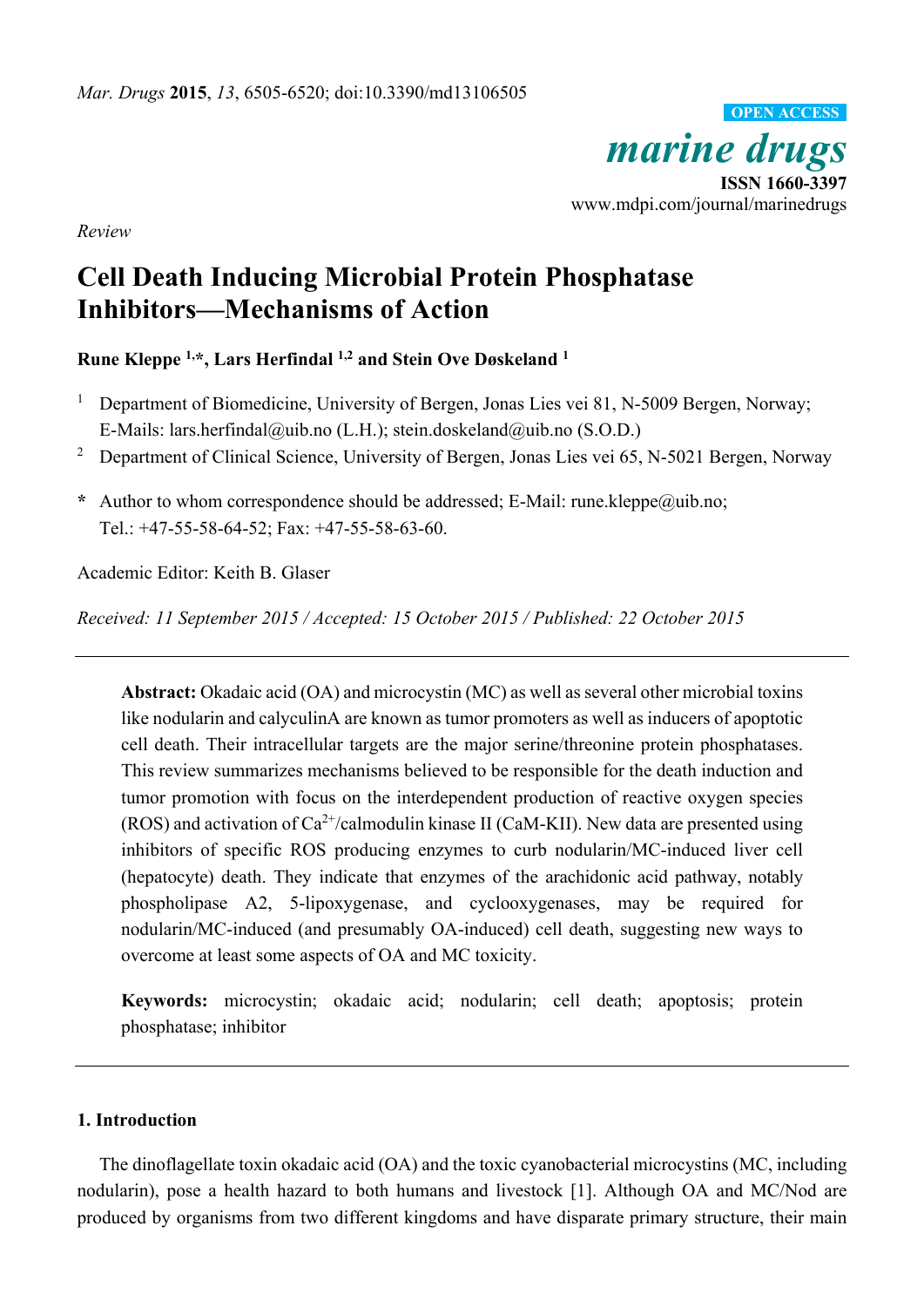target is the same; phospho-Ser/-Thr protein phosphatases (PPs), foremost the PP1s and PP2As of this PP class. The targeted PPs are pivotal in eukaryote signaling, where they are controlled by hundreds of distinct regulatory scaffolding subunits as well as endogenous inhibitory peptides [2,3].

### **2. Structural Features of Microbial Toxins**

OA and MC are relatively complex structures (Figure 1A,B), with a molecular weight of about 800 and 1000 Da, respectively. OA is a polyether with a terminal carboxy-moiety [4]. MC is a family of cyclic heptapeptides [5,6] with a general structure of cyclo-(D-Ala1-Xaa2-D-MeAsp3-Yaa4-Adda5-D-Glu6-Mdha7) where the amino acids in the two and four position are variable. The most common structure is MC-LeuArg (MC-LR), but other variants such as TyrArg, LeuTrp, and LeuAla are also common. MC contains several non-proteinogenic amino acids, such as Adda (3-amino-9-methoxy-2,6,8 trimethyl-10-phenyl-4,6-decadienoic acid), D-MeAsp (D-erythro-β-methylaspartic acid), and Mdha (*N*-methyldehydroalanine). The related PP inhibiting cyanobacterial cyclic pentapeptide nodularin (Nod) shares several non-proteinogenic amino acids with MC, such as Adda and D-MeAsp, but instead of Mdha, the dehydro-amino acid Mdhb (2-(methylamino)-2-dehydrobutyric acid) [7–9].

The striking similar action of these distinct compounds, which differ in primary structure, becomes understandable upon inspection of their in solution structure, and their docking into the PP active site (Figure 1A,B). The structures of the two toxins in complex with PP1 reveal similar three-dimensional conformation (Figure 1C,D). Either compound has important interactions with the hydrophobic groove and the β12β13-loop of PP, and covers the catalytic site (for details of the toxin binding to PP1 or PP2A see: [10–14]). An interesting feature of MC is the ability of its methyl-dehydroalanine moiety to form a covalent linkage with Cys273 on PP1, leading to irreversible phosphatase inhibition [15]. Nodularin has a similar inhibitory profile as microcystin [16], but the replacement of the *N*-methyldehydroalanine by *N*-methyldehydrobutyrine prevents the formation of a covalent linkage with Cys273.

### **3. Comparative Activity of OA and MC-LR against Various Protein Phosphatases**

OA and MC-LR have been compared for their ability to inhibit a number of PPs (see Table 1 for reported IC<sub>50</sub> values). MC-LR has high potency (IC<sub>50</sub>  $\leq$  1 nM) against PP1, PP2A, PP3, PP4 and PP5, and may therefore be the inhibitor of choice to obtain a more generalized PP inhibition (note, however, that neither OA nor MC show significant inhibition of PP2B/calcineurin, PP7, or PP2C (Table 1). OA shows about 100-fold preference for PP2A and PP4 compared to PP1 (Table 1). Effects obtained at low OA concentrations are therefore unlikely to be caused by PP1 inhibition.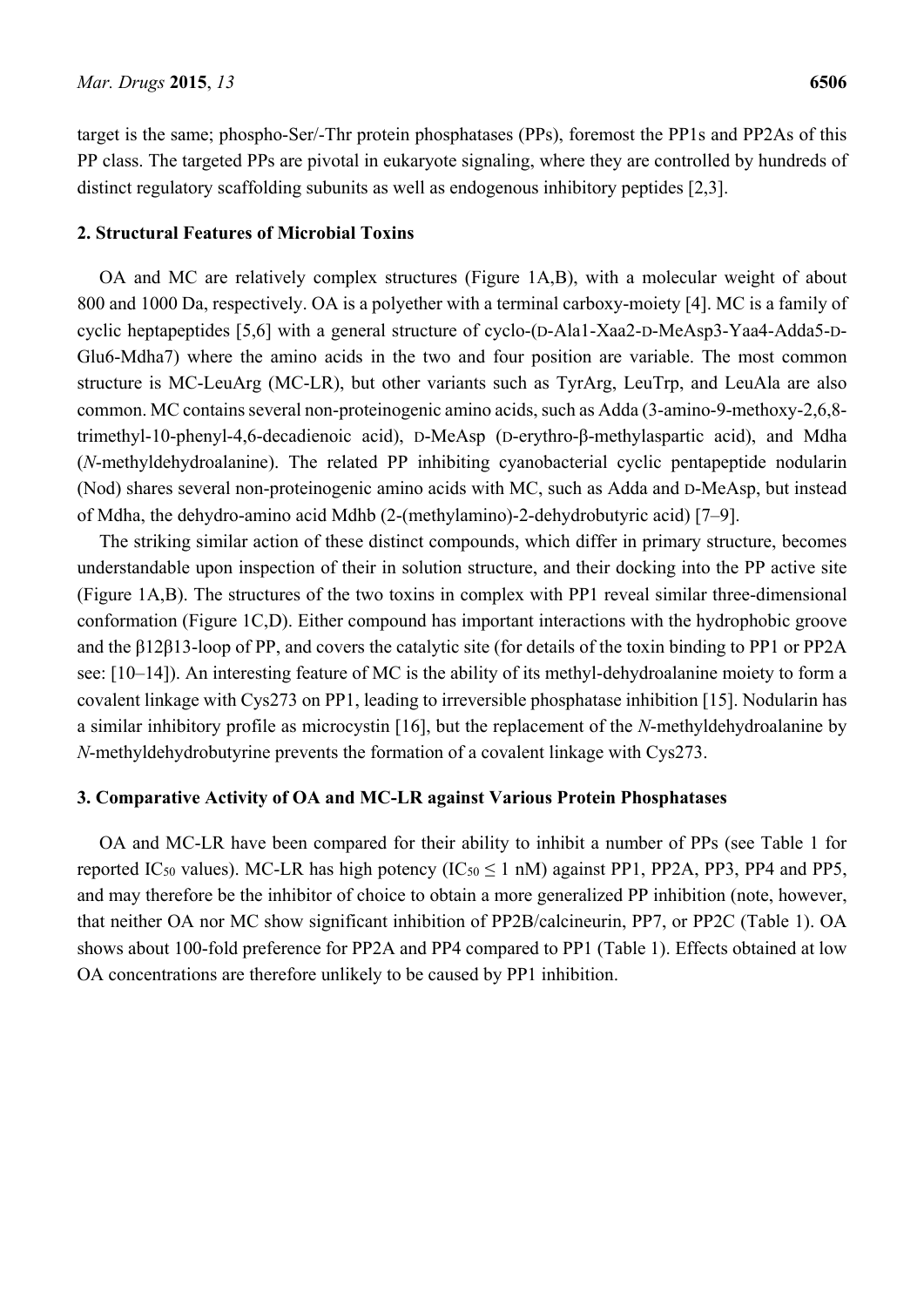

**Figure 1.** (**A**,**B**) Structure of okadaic acid (**A**) and microcystin (**B**); (**C**,**D**) the three-dimensional representation of okadaic acid (**C**) and microcystin (**D**) when complexed with protein phosphatase 1 (PP1). The OA-PP1 structure is from [14], and the MC-LR-PP1 structure is from [13].

Table 1. Reported IC<sub>50</sub> values (nM) of okadaic acid and microcystin LR for inhibition of various serine-threonine PP family members.

| <b>PP family Member</b> | $IC_{50}$ (nM) |                   |              |                   |
|-------------------------|----------------|-------------------|--------------|-------------------|
|                         | Okadaic acid   | <b>References</b> | <b>MC-LR</b> | <b>References</b> |
| PP <sub>1</sub>         | $15 - 50$      | [17, 18]          | $0.3 - 2$    | $[15, 17 - 20]$   |
| PP <sub>2</sub> A       | $0.1 - 0.3$    | [17, 18]          | $0.05 - 1$   | $[17 - 20]$       |
| PP <sub>2</sub> B       | ~1000          | [17]              | $~1$ $~2000$ | [17, 19]          |
| PP <sub>3</sub>         | $3.7 - 4$      | [18]              | 0.2          | [18]              |
| PP <sub>4</sub>         | 0.1            | [17,21]           | 0.15         | [17,21]           |
| P <sub>P5</sub>         | 3.5            | $[17]$            | 1.0          | [17]              |
| PP7                     | >1000          | [17, 22]          | >1000        | $17,22$ ]         |

<sup>1</sup> Data for PP2C (a member of the PPM family of phosho-protein phosphatases) have, to the best of our knowledge, not been published, but one report states that nodularin lacks activity towards this phosphatase [16].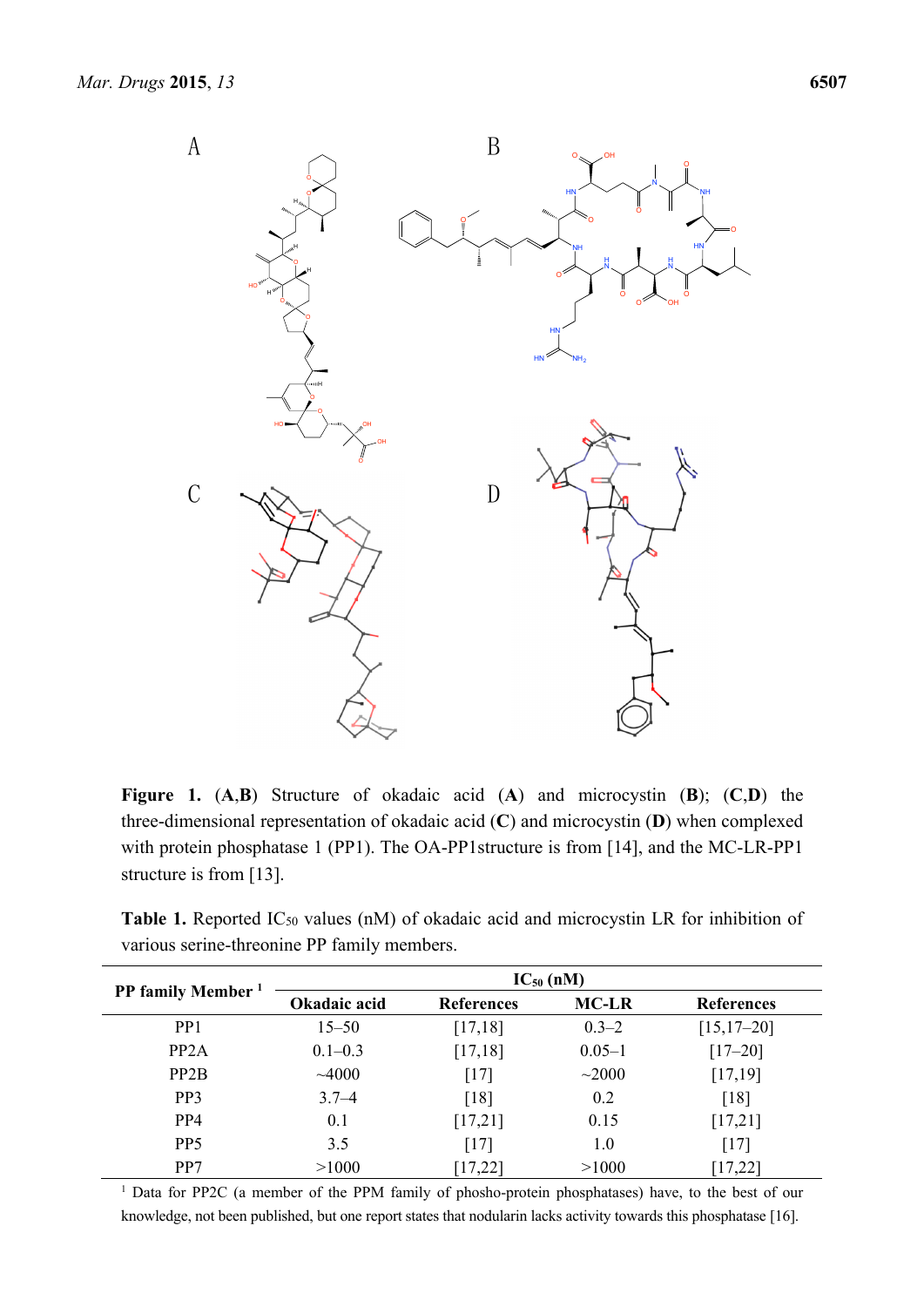Most inhibition assays require a substantial concentration of phosphatase (typically near 1 nM) to achieve significant dephosphorylation. This may lead to under-estimation of the  $IC_{50}$  of unbound toxin (see [23] for details). Data obtained by a competition assay between various toxins and  $[1^{25}I]$ -labeled MC-YR at very low PP2A concentrations (Table 2) illustrate this point. This assay reveals that MC-LR binds with even higher affinity ( $IC_{50} = 0.017$  nM) to PP2A (Table 2) than revealed by inhibition assays (Table 1). Note also that nodularin is a high affinity PP2A inhibitor  $(IC_{50} = 0.015 \text{ nM})$  and that tautomycin, often considered a preferential PP1 inhibitor [19], has  $IC_{50} < 0.6$  nM for PP2A (Table 2).

| Compound   | $IC_{50}(nM)$ |  |  |
|------------|---------------|--|--|
| Nodularin  | 0.015         |  |  |
| MC-LR      | 0.017         |  |  |
| MC-YR      | 0.075         |  |  |
| OΑ         | 0.100         |  |  |
| CalyculinA | 0.250         |  |  |
| Tautomycin | 0.560         |  |  |

**Table 2.** IC<sub>50</sub> values for various phosphatase inhibitors for binding to PP2A.

Data are from [23], and are based on competitive displacement of [<sup>125</sup>I]-labeled MC-YR from purified PP2A.

### **4. Cellular Uptake of Microbial Phosphatase Inhibitors**

The mechanisms of how OA and MC toxins enter cells are fundamentally different. Okadaic acid is amphiphilic [24] enough to cross membranes. Membrane interactions of MC have been reported [25], likely through the insertion of the hydrophobic Adda moiety. MC lacks, however, the ability of the lipopeptide anabaenolysin to permeabilize membranes in a cholesterol-dependent manner [26]. In fact, MC requires transporter proteins to enter cells [27,28]. This may be due to both its charge and polarity and its bulk, since addition of a hydrophobic acyloxy-methyl ester on the carboxyl-groups or phenyl-glyoxal on the arginine of MC or nodularin did not improve significantly the entry into cells lacking MC transporters [29]. As a consequence of their different membrane permeability OA can induce cell death with apoptotic features [30] in virtually all cell types, whereas MC only induces apoptosis in cells expressing the liver specific organic anion transporter polypetides (OATP) 1B1 or 1B3 [28]. For cell experiments, this means that only primary hepatocytes, or cells with enforced expression of the transporters are sensitive to MC at nM concentrations, while mammalian cells not expressing OATP1B1/3 require concentrations above 10 μM [31–33]. For this reason isolated primary hepatocytes have been used as an alternative to mouse survival test to detect MC/nodularin or diarrhetic shellfish poisons like OA, using the rapid induction of apoptosis as read-out [34].

MC and nodularin depend on hepatocyte OATP1B1/3 for cell entry [27] OATP1B1/3 inhibitors will protect hepatocytes against both nodularin and MC induced apoptosis [35]. It is of interest that some cyanobacterial nostocyclopeptides are OATP1B1/3 inhibitors whose original function may have been to block nutrient channels of their primitive eukaryotic predators [36]. One may consider MC and nodularin as competitive channel blocking toxins that have acquired the additional property of inhibiting the major PPs in predator cells. The extreme conservation of the active site of PP2A and PP1 through evolution explains why these ancient toxins also act on human phosphatases.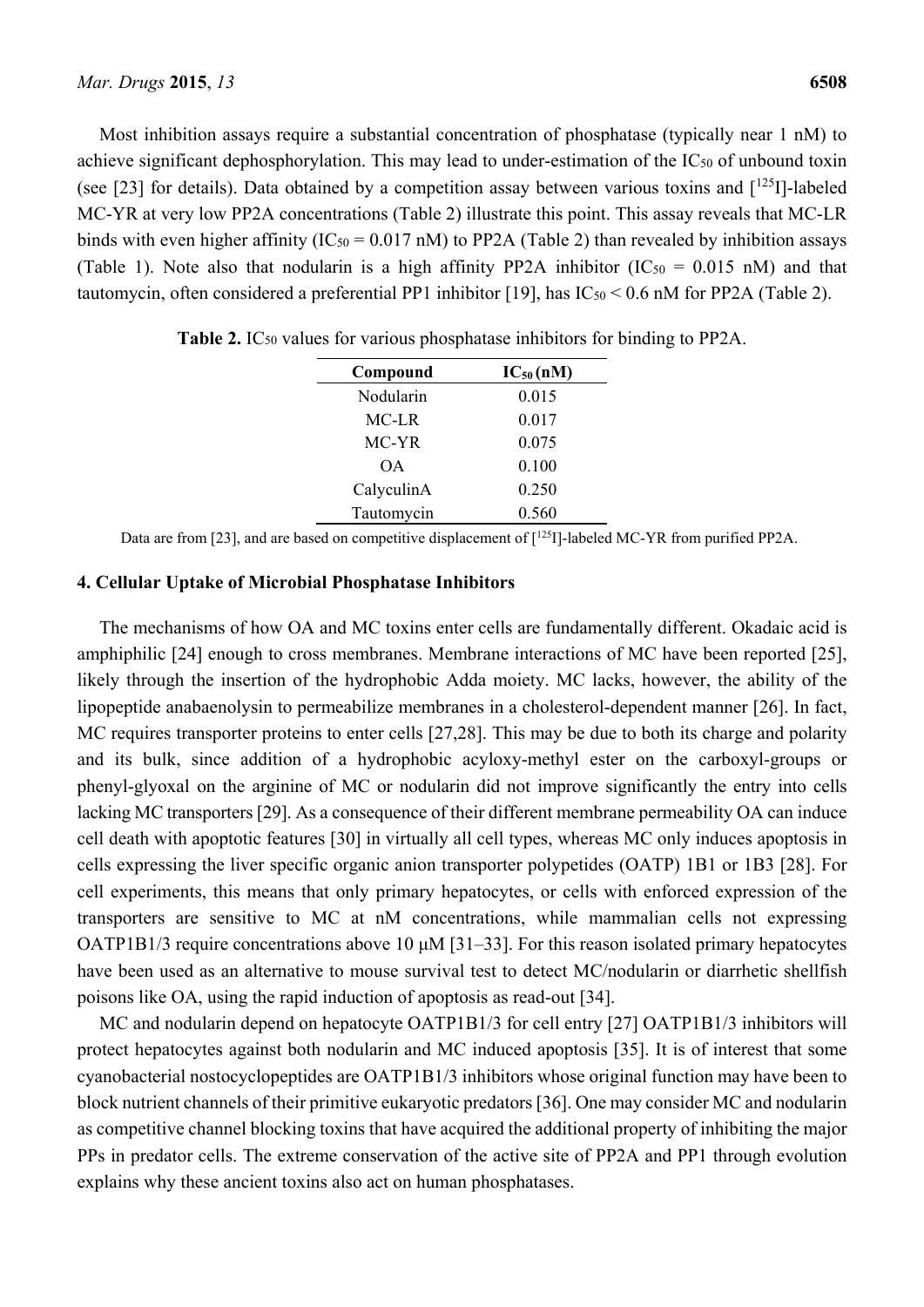As first reported in [30] the phosphatase inhibitors OA and MC-LR induce cellular apoptosis. The apoptosis was independent of new protein synthesis and therefore not mediated by the execution of a genetic program. The OA-or MC/nodularin-induced death had classical morphological features of apoptosis such as cell and nuclear shrinkage, chromatin condensation, formation and shedding of apoptotic bodies, annexin-V externalization, but lacked DNA fragmentation [30,37,38]. Internucleosomal DNA fragmentation and 28S ribosomal RNA cleavage was observed in some, but not all, OA-treated leukemia cell lines, suggesting that this trait is cell type specific [39,40].

Secondary necrosis (apo-necrosis) is a late phenomenon in MC or nodularin exposed hepatocytes [38]. In contrast, we have observed that primary hepatocytes exposed to hypoxia during isolation responded to MC/nodularin with primary necrotic death, characterized by membrane leakage and secondary DNA fragmentation. This is reminiscent of the switch from an apoptotic to a necrotic response to tumor necrosis factor α in cells with depleted energy stores or inactive caspase 8 (see [41] for recent review). Inactive caspase 8 cannot alone explain the necrotic phenotype of hypoxic hepatocytes since the caspase inhibitor z-VAD-fmk had little effect on MC-induced hepatocyte apoptosis in normoxic hepatocytes [37]. The features of PP-inhibitor-induced death depend not only on the target cell and its energy state, but also on the concentration and nature of the inhibitor. Thus, while acute myeloid leukemia (AML) cells incubated with high concentration of calyculin A (CalA) lacked the nuclear envelope and had increased ATP content, OA or CalA at low concentration induced DNA and RNA cleavage, nuclear fragmentation, and cell shrinkage [42].

### **6. The Pathogenesis of the Acute Hepatotoxicity of MC and Nodularin**

The ingestion of MC or Nod producing cyanobacteria can cause lethal acute liver damage. The death occurs too rapidly to be explained by hepatocyte metabolic failure alone, and is probably due to disintegration of the liver micro-architecture, accompanied by lethal bleeding [43,44]. As first shown by Eriksson [45], MC causes strong condensation of hepatocyte actomyosin filaments accompanied by blebbing [46]. Cell blebbing was also noted in an early study by Runnegar *et al*. [47]. The actomyosin contraction may be related to myosin light chain hyperphosphorylation, which coincides with cell shrinkage and blebbing, and is one of the first phosphorylation events detected in hepatocytes exposed to MC [37]. Both shrinkage and blebbing depend on high intracellular pressure, which can be produced by general hypercontraction of the subplasmalemnal actomyosin web.

Loosening of cell-cell and cell-substratum contacts has been observed in hepatocyte monolayers [48]. In fact, hepatocytes exposed for only 30 min to 0.5  $\mu$ M MC-LR remained irreversibly shrunk and blebbed, and were unable to attach to collagen substratum [38]. The combination of hepatocyte shrinkage and detachment is expected to disrupt bile canaliculi and blood vessels, resulting in lethal leakage of blood and toxic bile acids. The PP-inhibitor responses noted above are not unique for hepatocytes [49].

It is questionable if mitochondrial are early targets in PP-inhibitor induced cell death. Thus, OA or CalA failed to synergize with cAMP to induce cell death in AML cells [42], in which cAMP acts by inducing the expression of the pro-apoptotic Bcl-2 protein Bim, with subsequent mitochondrial damage [50]. Additionally, cells overexpressing the mitochondria-protecting B-cell lymphoma (Bcl)-2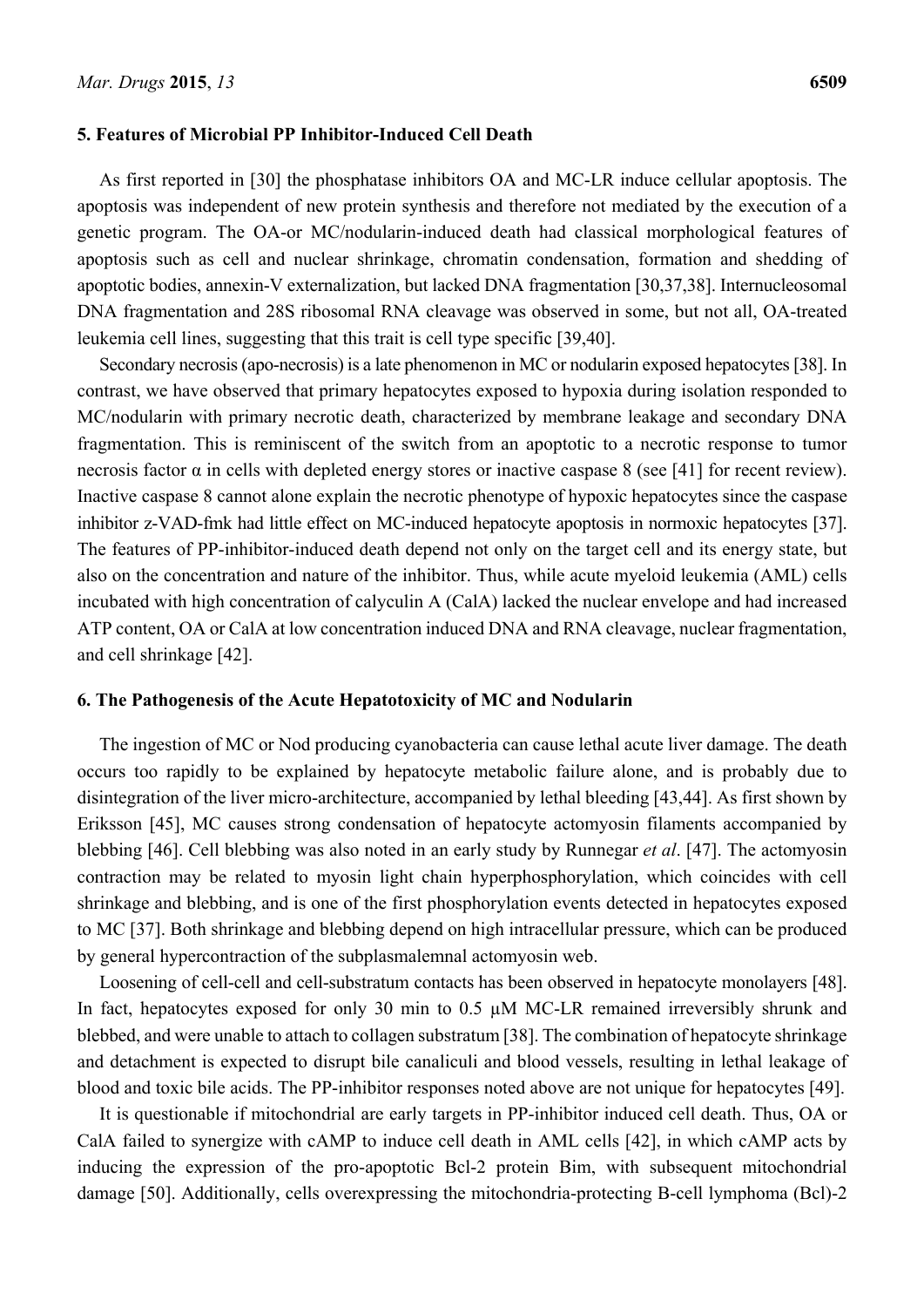or Bcl-XL were equally sensitive to microinjected nodularin as wt cells [37]. Micro-mitochondriosis, induced by mitochondrial fission, has, however, been observed in AML cells exposed to high concentration of CalA [42] and in neurons exposed to OA [51].

### **7. PP Inhibitors as Tumor Promoters**

OA became early known as a promoter of skin tumors [52], and MC as a potential hepatocarcinoma promoter [53]. The discovery of the mitogen activated protein kinase (MAPK) cascade and its antagonism by PP2A, and that the oncogenic SV40 small T antigen was a PP2A inhibitor [54,55], led to the assumption that OA and MC tumor promotion was mediated mainly by stimulation of MAPK to enhance cell proliferation and survival. The assumption is supported by studies showing that CalA-enhanced ERK activity may protect U937 cells against death [56] and that MC may enhance slightly hepatocyte proliferation [57]. OA can, however, even at sub-apoptotic concentration, inhibit cellular DNA replication [57,58]. The dualistic effects of MC-LR and OA have been reviewed by Gehringer [59]. It is also possible that PP inhibitor induced cell damage leads to compensatory growth of less damaged neighboring cells. Other mechanisms whereby OA can promote tumor formation are by interference with normal centrosome duplication and chromosome segregation during mitosis [60,61].

# **8. The Role of CaM-KII in PP Inhibitor Action—Is CaM-KII an Amplifier of ROS Generation?**

Phosphatase inhibition can increase phosphorylation of a protein only if the relevant protein kinase(s) is active. The ubiquitously expressed  $Ca^{2+}/c$ almodulin dependent protein kinase II (CaM-KII) was found essential for OA-, MC- and nodularin- induced apoptosis and early phosphorylation events in a number of cell types, as well as for the OA-induced inhibition of hepatocyte DNA replication [38,57,62]. Since CaM-KII autophosphorylation on Thr286 [63] is reversed by several phosphatases, including PP1 and PP2A [63], it is expected that PP inhibitors activate CaM-KII by enhancing the activating autophosphorylation on Thr286 [63]. More surprising is that CaM-KII inhibitors also can block PP inhibitor induced protein phosphorylation events catalyzed by other protein kinases. One mechanism of CaM-KII action is through direct activating phosphorylation of other kinases such as myosin light chain kinase [38,62], which may explain the early hyperphosphorylation of myosin light chain in MC- or nodularin- exposed cells [38,62]. Another mechanism is through generation of reactive oxygen species (ROS), which also feedback on CaM-KII itself as it is subject to activation by oxidation of Met281/282 [64].

Protein phosphatases are inhibited by ROS that target specific redox sensitive amino acids. The reversible inhibitory oxidation of protein tyrosine phosphatases by hydrogen peroxide was discovered in the mid-1990s, whereas redox regulation of Ser/Thr phosphatases is a more recent discovery [65]. The PP2A regulatory subunit  $B56\delta$  is reported to become tyrosine nitrated, leading to poor holoenzyme formation and substrate targeting [66]. The direct inhibition of PP2A catalytic activity by hydrogen peroxide has also been reported, leading to the activation of cellular stress signaling pathways [67].

Several cellular activities can produce ROS (Figure 2A) and are, therefore, potential sources of the ROS increase by PP inhibitors. The extent to which locally produced ROS accumulates will depend on the presence of nearby enzymes such as superoxide dismutase, catalase, the selenocysteine containing glutathione peroxidases and thioredoxin reductases, which catalyze the conversion of different ROS types to harmless molecules. In addition, glutathione, *N*-acetyl-cysteine and redox active proteins like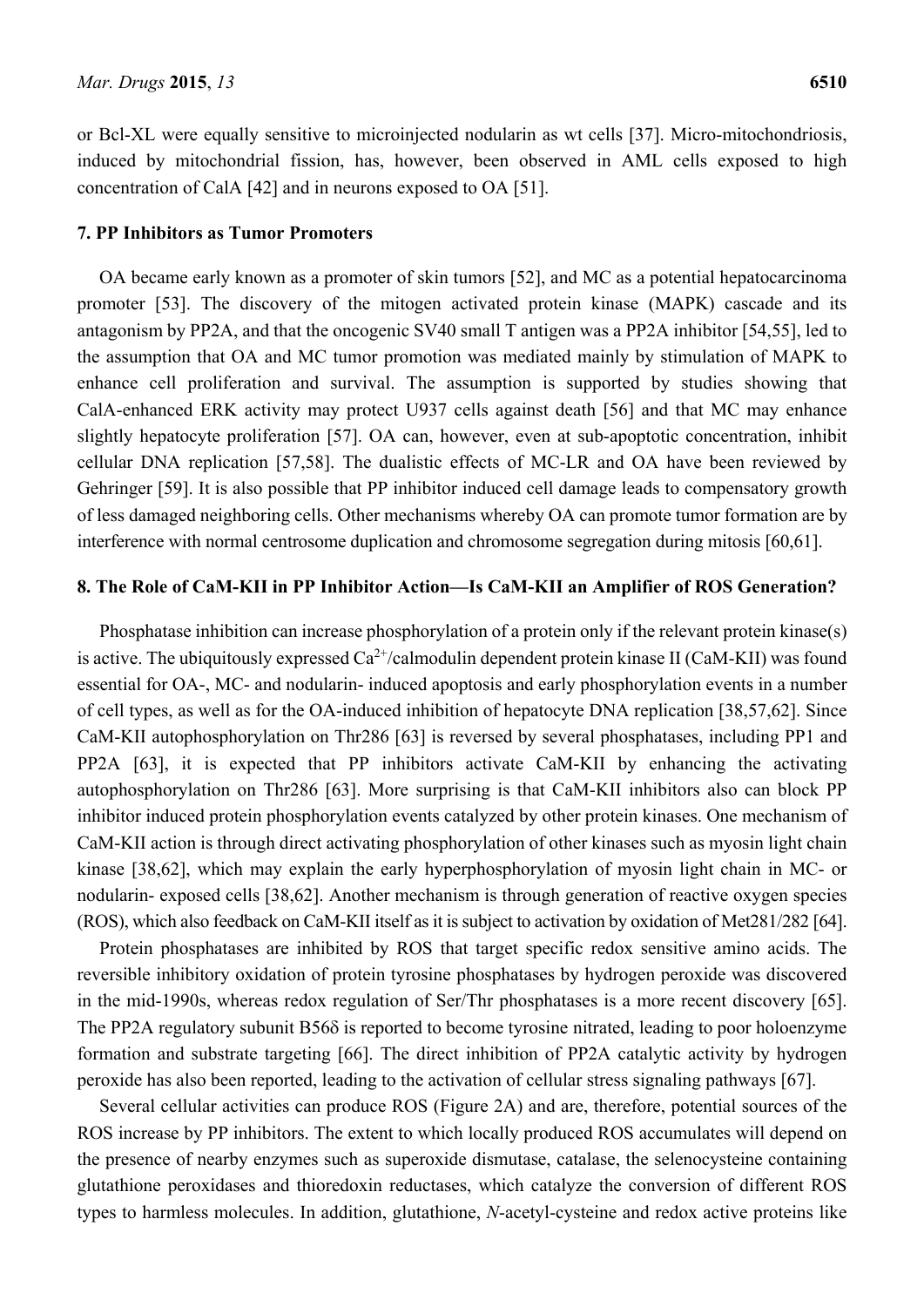peroxyredoxins and methionine sulfoxide reductases can facilitate the normalization of ROS modified proteins. PP inhibitors can therefore enhance ROS accumulation also by inhibiting the action of ROS scavengers or neutralizers.



**Figure 2.** ROS-producing enzymes in PPI-induced apoptosis. (**A**) Illustrates some of the major cellular sources of reactive oxygen species (ROS). The illustration focuses on different ROS producing enzymes; NADPH oxidase (NOX), nitric oxide synthase (NOS), xanthine oxidase (XO), monoamine oxidase (MAO), cyclooxygenases (COX), 12-Lipoxygenase (12LOX), 5-Lipoxygenase (5LOX), and microsomal Cytochrome P450 complexes (CYP). Cellular phospholipase A2 (PLA2) does not generate ROS, but acts upstream of COX and 5LOX. The numbers in bold refers to the enzyme that is targeted by the inhibitors used in panel. (**B**). The effect of different inhibitors towards ROS producing enzymes was tested against nodularin (Nod, 100 nM, 75 min) induced apoptosis in isolated primary rat hepatocytes. The inhibitors (assigned with numbers) were: (1) Diphenyleneiodonium chloride (25 µM), (2) allopurinol (100 µM), (3) metyrapone (500 µM), (4) baicalein (5 µM), (5) AA861 (5  $\mu$ M), (6) Indomethacine (10  $\mu$ M), (7) nordihydroguaiaretic acid (20  $\mu$ M), (8) arachidonyl trifluoromethylketone (5  $\mu$ M), and (9) naringin (100  $\mu$ M). After treatment, the cells were fixed evaluated for apoptosis and necrosis by microscopy. Treatment with nodularin gave rise to 86% apoptosis, compared to less than 1% in control.

The oxidative metabolism in mitochondria forms superoxide [68] that can be transported through voltage dependent anion channels to the cytosol [69] unless converted to freely diffusible  $H_2O_2$  by mitochondrial superoxide dismutase. Mitochondria may not be the major primary target of CaM-KII mediated PP-inhibitor induced death as little impairment of nodularin-induced apoptosis was observed in hepatocytes pretreated (5 min) with inhibitors against mitochondrial complex I and III (rotenone and azide). Increased mitochondrial ROS has been reported in neurons undergoing OA-induced death [51]. Mitochondria can also be affected downstream of the ROS/CaM-KII-dependent activation of the apoptosis signaling kinase 1, which leads to activation of the c-Jun *N*-terminal Kinase and p38-MAPKinase apoptotic pathways [70–73].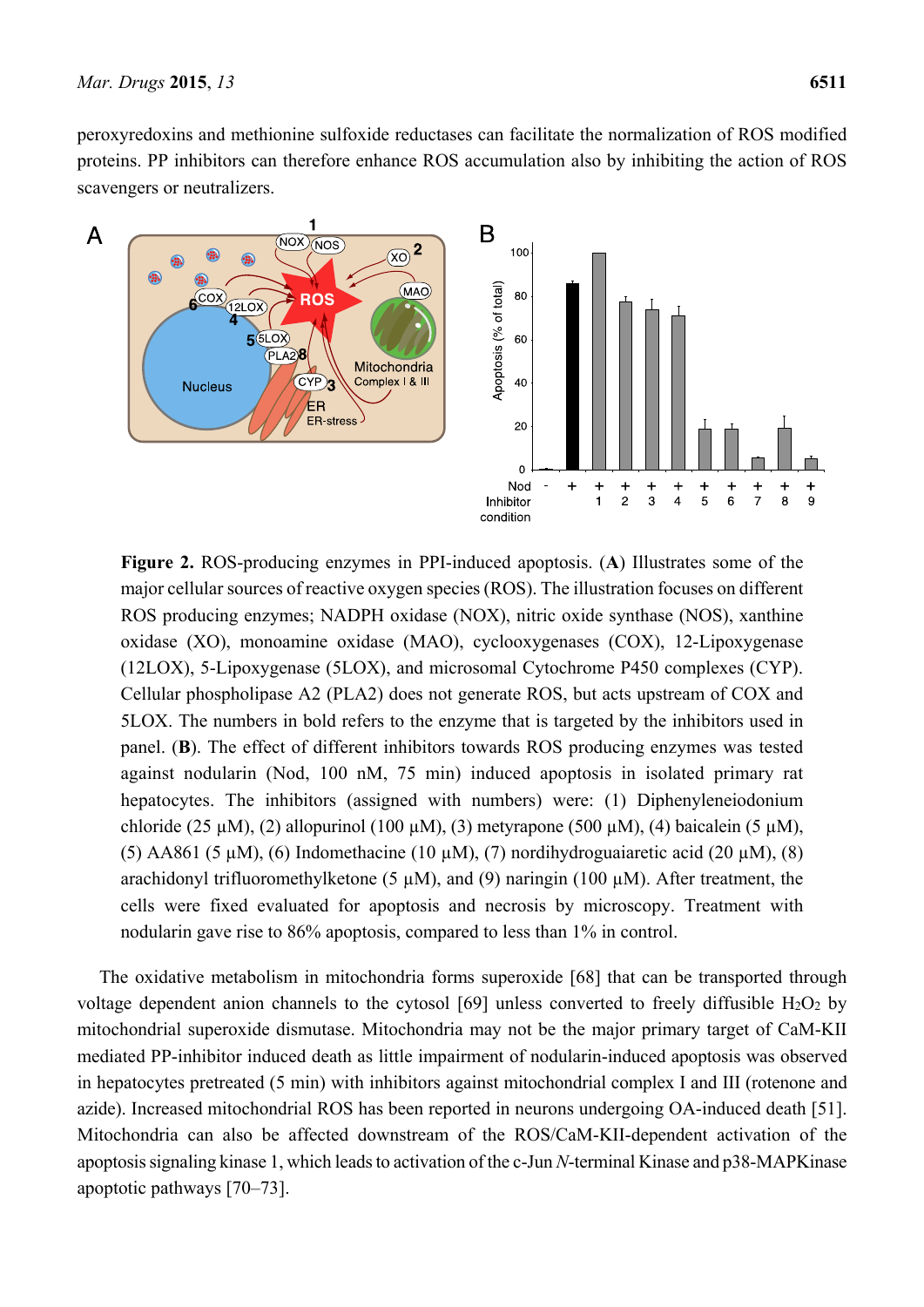The plasma membrane NADPH-oxidase generates superoxide, normally through stimulation by Rac [74], but also through stimulation by okadaic acid [75]. In our hands NADPH-oxidase inhibitor failed to prevent nodularin-induced hepatocyte apoptosis (Figure 2B).

The activity of oxygenases like xanthine oxidase (XO) and monoamine oxidases (MAO) can produce both peroxide and superoxide [76,77]. The aromatic amino acid hydroxylases form  $H_2O_2$  when the oxidation of substrate is uncoupled [78,79], as when the enzyme binds the tetrahydrobiopterin cofactor without amino acid substrate [80]. It is of interest that CaM-KII phosphorylation of phenylalanine hydroxylase is enhanced in OA-exposed hepatocytes when the hydroxylase does not bind phenylalanine [81], suggesting that CaM-KII selectively activates the hydroxylase in a state prone to produce ROS rather than to hydroxylate phenylalanine.

Cytochrome P450 monooxygenases (CYP) can also generate ROS during conditions of poor coupling. The NADPH-CYP reductase and cytochrome b5 is a major source of ER-generated ROS [82]. Other known sources of ROS are nitric oxide synthase (NOS) [83] and enzymes of lipid metabolism such as lipoxygenases (LOXs) and cyclo-oxygenases (COXs) [84,85]. We have previously reported the involvement of CaM-KII and ROS in PPI-induced hepatocyte apoptosis [38,86]. To trace the source of the ROS we tested inhibitors of various ROS-producing enzymes, listed above, for ability to inhibit the nodularin-induced apoptosis of freshly isolated rat hepatocytes. The xanthine oxidase inhibitor allopurinol and the CYP inhibitor metyrapone interfered only slightly with the nodularin-induced apoptosis, while the NO synthase (NOS)/NADPH oxidase inhibitor diphenyleneiodonium, if anything, enhanced slightly the apoptosis (Figure 2B). We considered therefore if the nodularin could act by enhancing ROS production through the phospholipase A2/LOX/COX pathway. This pathway has been implicated in neuronal cell death [87], neurodegeneration and glutamate toxicity [88,89] and its superoxide production may be auto-amplified by ROS-induced phospholipase A2 (PLA2) activation [90].

# **9. The Potential Role of Perturbed Phospholipid Metabolism in PPI-Induced Hepatocyte Apoptosis**

Inhibitors of cyclooxygenases COX1 and 2 (indomethacine) and against LOXs in general (nordihydroguaiaretic acid) were potent antagonists of nodularin-induced apoptosis. Interestingly, the 5-lipoxygenase (5-LOX) inhibitor AA861 protected against nodularin while the 12-lipoxygenase (12-LOX) inhibitor baicalein did not (Figure 2B). Although some of the inhibitors may have off-targets effects, like general anti-oxidant effects for nordihydroguaiaretic acid, the strong effect of all tested inhibitors of the PLA2/5-LOX/COX pathway is striking. These findings supplement the few previous reports connecting this pathway with PP inhibitors or CaM-KII [91,92].

It should be noted that okadaic acid enhances cellular CaM-KII catalyzed phosphorylation and activation of PLA2, which subsequently translocates from cytoplasm to perinuclear membranes [93], where it can co-localize with COX1 in the trans-Golgi network [94]. 5-LOX is presumably most active when complexed with the nuclear envelope and endoplasmic reticulum located 5-LOX activating protein (FLAP) and the leukotriene-C4 synthase [95] (see also [96] for a review). When phosphorylated by CaM-KII the 5-LOX can shift from a cytoplasmic to a nuclear location [97]. This may be significant because OA-induced cell death is counteracted by the perinuclearly located GTPase of the immune-associated proteins 5 (Gimap5) protein [98].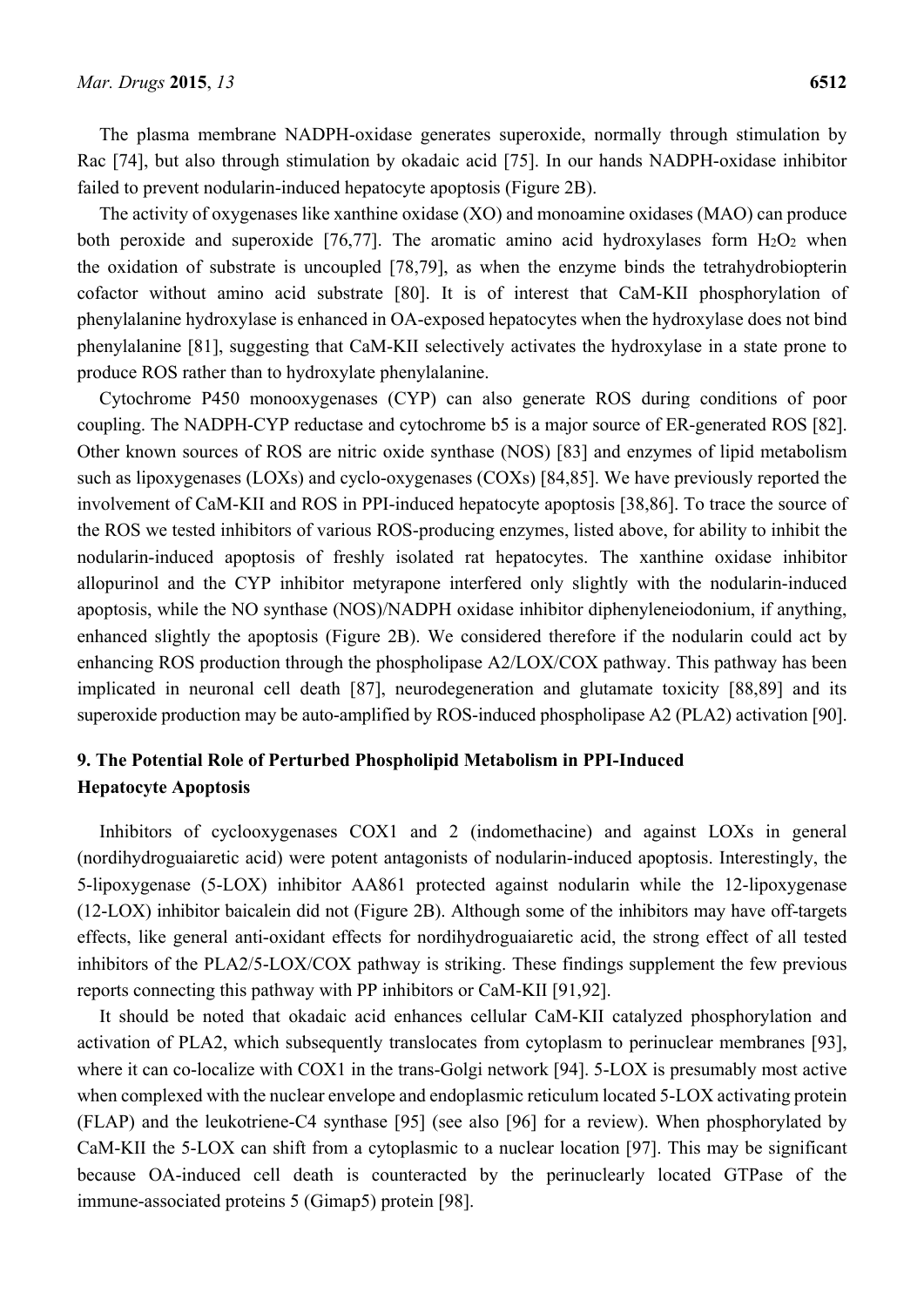# **10. Gimap5 (Ian5, IROD) is an Inhibitor of OA-Induced Apoptosis**

Gimap5, also known as Ian5 and IROD, is located in the perinuclear centrosomal/Golgi/ER compartment and its coiled-coil domain is essential for protection against both OA and acute ionizing radiation [98]. It was found by screening fibroblasts transduced with a protein expression library for survival at high OA concentration, and does not protect against microinjected cytochrome C, Fas-ligation, UV radiation, serum deprivation, or a number of chemotherapeutic drugs [98,99]. The major pathology in Gimap5 knock-out mice is decreased survival of T cells and natural killing cells as well as hepatocyte apoptosis and liver failure leading to death after about 15 weeks of life [100]. These findings imply that the perinuclear region where Gimap5 resides may be particularly vulnerable to the acute apoptotic death induced by PP inhibitors, also in hepatocytes, thus reinforcing the significance of the perinuclearly located ROS generating enzymes found required for PP inhibitor induced hepatocyte death (Figure 2B).

### **11. Concluding Remarks**

In addition to their obvious health consequences, the marine protein phosphatase targeting toxins like okadaic acid give insight into cell death mechanisms. It is particularly intriguing that major actions of the protein phosphatase inhibiting toxins are mediated by CaM-KII in conjunction with increase of cellular ROS, possibly primarily in the perinuclear region of the target cell.

### **Acknowledgments**

The authors greatly appreciate technical assistance from Nina Lied Larsen. This work was supported by the Norwegian Cancer Society, the Norwegian Research Council, and the Western Norway Regional Health Authorities (Helse Vest).

# **Conflicts of Interest**

The authors declare no conflict of interest.

# **Abbreviations**

5-LOX—5-lipoxygenase; 12-LOX—12-lipoxygenase; Adda—3-amino-9-methoxy-2,6,8-trimethyl-10-phenyl-4,6-decadienoic acid; AML—acute myeloid leukemia; Bcl—B-cell lymphoma; CaM-KII—Ca<sup>2+</sup>/calmodulin dependent protein kinase II; CalA—calyculin A; COX—cyclo-oxygenase; CYP—Cytochrome P450 complex; D-MeAsp—D-erythro-β-methylaspartic acid; Gimap5—GTPase of the immune associated protein family 5; MAO—monoamine oxidase; MAPK—mitogen activated protein kinase; MC—microcystin; Mdha—*N*-methyldehydroalanine; Mdhb—2-(methylamino)-2 dehydrobutyric acid; Nod—nodularin; NOX—NADPH oxidase; NOS—nitric oxide synthase; OA—okadaic acid; OATP—organic anion transporter polypeptide; PLA2—phospholipase A2; PP—protein phosphatase (of the phospho-Ser/-Thr phosphatase family); ROS—reactive oxygen species; XO—xanthine oxidase.

# **References**

1. Francis, G. Poisonous Australian lake. *Nature* **1878**, *18*, 11–12.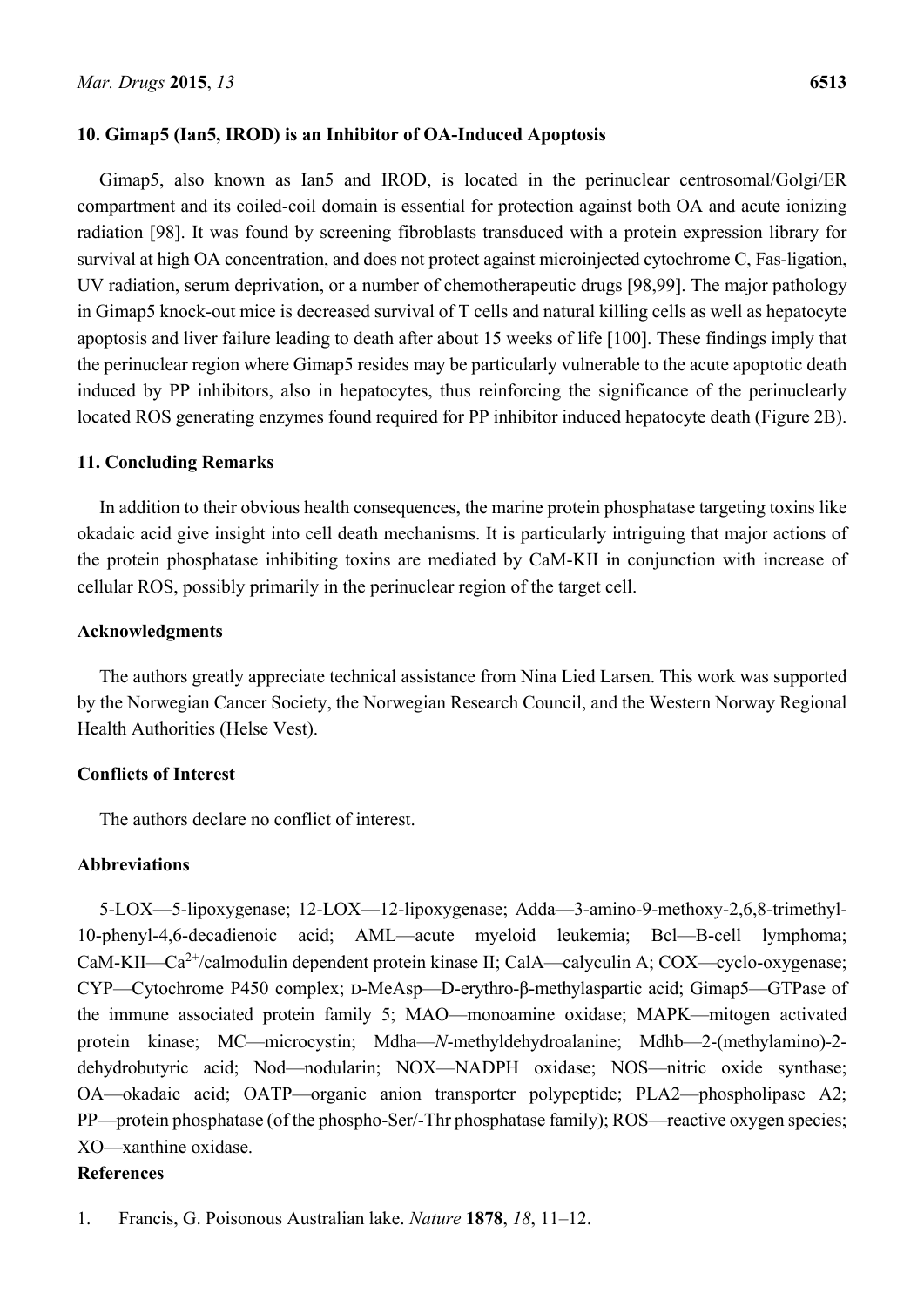- 2. Heroes, E.; Lesage, B.; Gornemann, J.; Beullens, M.; van Meervelt, L.; Bollen, M. The PP1 binding code: A molecular-lego strategy that governs specificity. *FEBS J.* **2013**, *280*, 584–595.
- 3. Seshacharyulu, P.; Pandey, P.; Datta, K.; Batra, S.K. Phosphatase: PP2A structural importance, regulation and its aberrant expression in cancer. *Cancer Lett.* **2013**, *335*, 9–18.
- 4. Tachibana, K.; Scheuer, P.J.; Tsukitani, Y.; Kikuchi, H.; Vanengen, D.; Clardy, J.; Gopichand, Y.; Schmitz, F.J. Okadaic Acid, a Cyto-Toxic Polyether from 2 Marine Sponges of the Genus *Halichondria*. *J. Am. Chem. Soc.* **1981**, *103*, 2469–2471.
- 5. Bishop, C.T.; Anet, E.F.L.; Gorham, P.R. Isolation and Identification of the Fast-Death Factor in *Microcystis aeruginosa* NRC-1. *Can. J. Biochem. Physiol.* **1959**, *37*, 453–471.
- 6. Botes, D.P.; Tuinman, A.A.; Wessels, P.L.; Viljoen, C.C.; Kruger, H.; Williams, D.H.; Santikarn, S.; Smith, R.J.; Hammond, S.J. The Structure of Cyanoginosin-LA, a Cyclic Heptapeptide Toxin from the Cyanobacterium *Microcystis aeruginosa*. *J. Chem. Soc. Perkin Trans. 1* **1984**, doi:10.1039/P19840002311.
- 7. Carmichael, W.W.; Eschedor, J.T.; Patterson, G.M.L.; Moore, R.E. Toxicity and Partial Structure of a Hepatotoxic Peptide Produced by the Cyanobacterium *Nodularia spumigena* Mertens Emend L575 from New Zealand. *Appl. Environ. Microbiol.* **1988**, *54*, 2257–2263.
- 8. Eriksson, J.E.; Meriluoto, J.A.O.; Kujari, H.P.; Osterlund, K.; Fagerlund, K.; Hallbom, L. Preliminary Characterization of a Toxin Isolated from the Cyanobacterium *Nodularia spumigena*. *Toxicon* **1988**, *26*, 161–166.
- 9. Rinehart, K.L.; Harada, K.; Namikoshi, M.; Chen, C.; Harvis, C.A.; Munro, M.H.G.; Blunt, J.W.; Mulligan, P.E.; Beasley, V.R.; Dahlem, A.M.; *et al.* Nodularin, Microcystin, and the Configuration of Adda. *J. Am. Chem. Soc.* **1988**, *110*, 8557–8558.
- 10. Connor, J.H.; Kleeman, T.; Barik, S.; Honkanen, R.E.; Shenolikar, S. Importance of the beta12-beta13 loop in protein phosphatase-1 catalytic subunit for inhibition by toxins and mammalian protein inhibitors. *J. Biol. Chem.* **1999**, *274*, 22366–22372.
- 11. Dawson, J.F.; Holmes, C.F. Molecular mechanisms underlying inhibition of protein phosphatases by marine toxins. *Front. Biosci.* **1999**, *4*, 646–658.
- 12. Gauss, C.M.; Sheppeck, J.E.; Nairn, A.C.; Chamberlin, R. A molecular modeling analysis of the binding interactions between the okadaic acid class of natural product inhibitors and the Ser-Thr phosphatases, PP1 and PP2A. *Bioorg. Med. Chem.* **1997**, *5*, 1751–1773.
- 13. Goldberg, J.; Huang, H.-b.; Kwon, Y.-g.; Greengard, P.; Nairn, A.C.; Kuriyan, J. Three-dimensional structure of the catalytic subunit of protein serine/threonine phosphatase-1. *Nature* **1995**, *376*, 745–753.
- 14. Maynes, J.T.; Bateman, K.S.; Cherney, M.M.; Das, A.K.; Luu, H.A.; Holmes, C.F.; James, M.N. Crystal structure of the tumor-promoter okadaic acid bound to protein phosphatase-1. *J. Biol. Chem.* **2001**, *276*, 44078–44082.
- 15. MacKintosh, R.W.; Dalby, K.N.; Campbell, D.G.; Cohen, P.T.W.; Cohen, P.; MacKintosh, C. The cyanobacterial toxin microcystin binds covalently to cysteine-273 on protein phosphatase 1. *FEBS Lett.* **1995**, *371*, 236–240.
- 16. Honkanen, R.E.; Dukelow, M.; Zwiller, J.; Moore, R.E.; Khatra, B.S.; Boynton, A.L. Cyanobacterial nodularin is a potent inhibitor of type 1 and type 2A protein phosphatases. *Mol. Pharmacol.* **1991**, *40*, 577–583.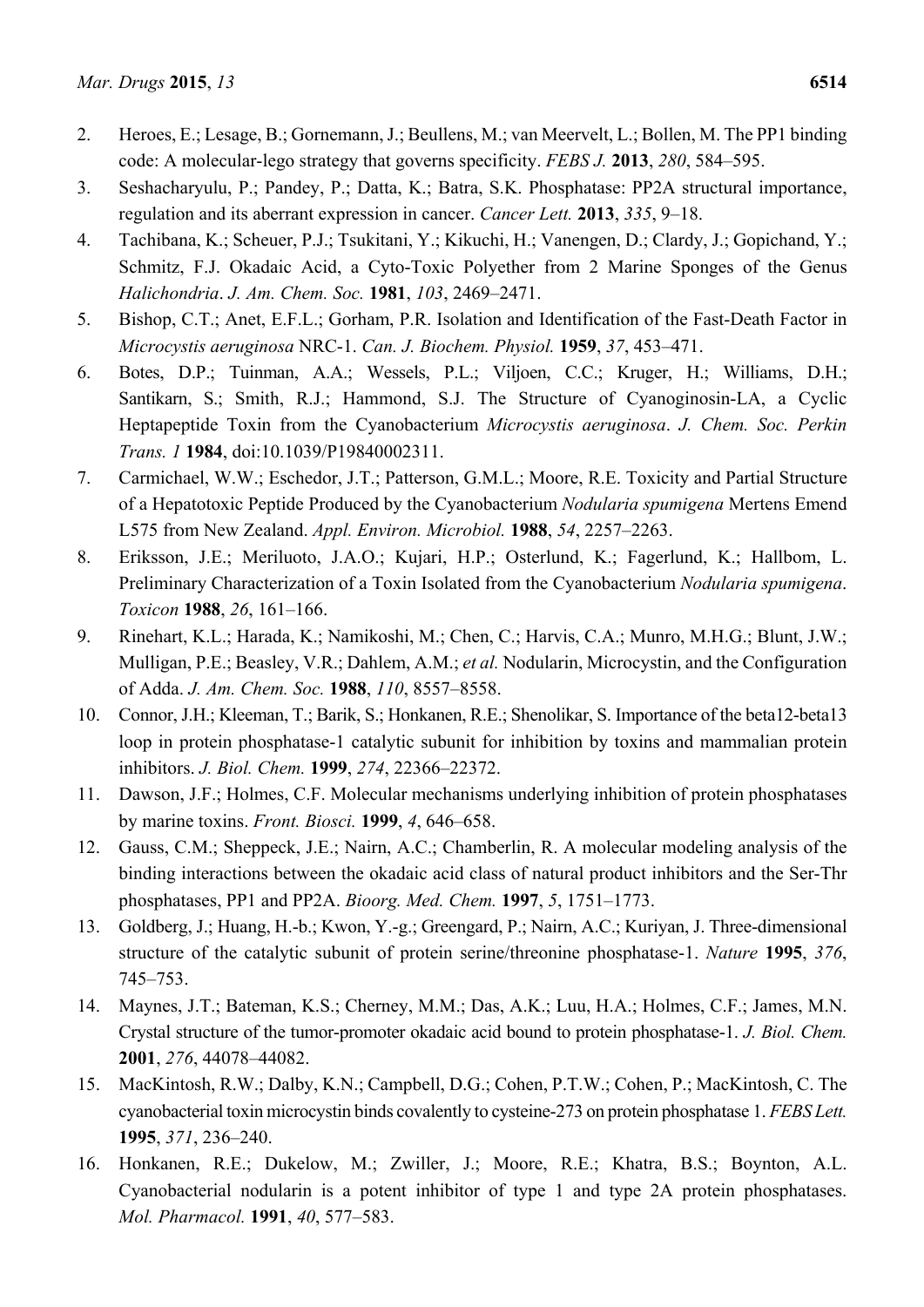- 17. Swingle, M.; Honkanen, R.E. Small-molecule inhibitors of Ser/Thr protein phosphatases. In *Methods in Molecular Biology*; Moorhead, G., Ed.; Springer: New York, NY, USA, 2007; Volume 365, pp. 23–38.
- 18. Honkanen, R.E.; Codispoti, B.A.; Tse, K.; Boynton, A.L. Characterization of natural toxins with inhibitory activity against serine/threonine protein phosphatases. *Toxicon* **1994**, *32*, 339–350.
- 19. MacKintosh, C.; Beattie, K.A.; Klumpp, S.; Cohen, P.; Codd, G.A. Cyanobacterial microcystin-LR is a potent and specific inhibitor of protein phosphatases 1 and 2A from both mammals and higher plants. *FEBS Lett.* **1990**, *264*, 187–192.
- 20. Toivola, D.M.; Eriksson, J.E.; Brautigan, D.L. Identification of protein phosphatase 2A as the primary target for microcystin-LR in rat liver homogenates. *FEBS Lett.* **1994**, *344*, 175–180.
- 21. Brewis, N.D.; Street, A.J.; Prescott, A.R.; Cohen, P.T. PPX, a novel protein serine/threonine phosphatase localized to centrosomes. *EMBO J.* **1993**, *12*, 987–996.
- 22. Huang, X.; Honkanen, R.E. Molecular cloning, expression, and characterization of a novel human serine/threonine protein phosphatase, PP7, that is homologous to *Drosophila* retinal degeneration C gene product (rdgC). *J. Biol. Chem.* **1998**, *273*, 1462–1468.
- 23. Serres, M. H.; Fladmark, K. E.; Døskeland, S. O. An ultrasensitive competitive binding assay for the detection of toxins affecting protein phosphatases. *Toxicon* **2000**, *38*, 347–360.
- 24. Nam, K.Y.; Hiro, M.; Kimura, S.; Fujiki, H.; Imanishi, Y. Permeability of a Non-Tpa-Type Tumor Promoter, Okadaic Acid, through Lipid Bilayer-Membrane. *Carcinogenesis* **1990**, *11*, 1171–1174.
- 25. Becsi, B.; Kiss, A.; Erdodi, F. Interaction of protein phosphatase inhibitors with membrane lipids assessed by surface plasmon resonance based binding technique. *Chem. Phys. Lipids* **2014**, *183*, 68–76.
- 26. Oftedal, L.; Myhren, L.; Jokela, J.; Gausdal, G.; Sivonen, K.; Døskeland, S.O.; Herfindal, L. The lipopeptide toxins anabaenolysin A and B target biological membranes in a cholesterol-dependent manner. *Biochim. Biophys. Acta* **2012**, *1818*, 3000–3009.
- 27. Fischer, W.J.; Altheimer, S.; Cattori, V.; Meier, P.J.; Dietrich, D.R.; Hagenbuch, B. Organic anion transporting polypeptides expressed in liver and brain mediate uptake of microcystin. *Toxicol. Appl. Pharmacol.* **2005**, *203*, 257–263.
- 28. Lu, H.; Choudhuri, S.; Ogura, K.; Csanaky, I.L.; Lei, X.H.; Cheng, X.G.; Song, P.Z.; Klaassen, C.D. Characterization of organic anion transporting polypeptide 1b2-null mice: Essential role in hepatic uptake/toxicity of phalloidin and microcystin-LR. *Toxicol. Sci.* **2008**, *103*, 35–45.
- 29. Herfindal, L.; Kasprzykowski, F.; Schwede, F.; Lankiewicz, L.; Fladmark, K.E.; Lukomska, J.; Wahlsten, M.; Sivonen, K.; Grzonka, Z.; Jastorff, B.; *et al.* Acyloxymethyl esterification of nodularin-R and microcystin-LA produces inactive protoxins that become reactivated and produce apoptosis inside intact cells. *J. Med. Chem.* **2009**, *52*, 5758–5762.
- 30. Bøe, R.; Gjertsen, B.T.; Vintermyr, O.K.; Houge, G.; Lanotte, M.; Døskeland, S.O. The protein phosphatase inhibitor okadaic acid induces morphological changes typical of apoptosis in mammalian cells. *Exp. Cell Res.* **1991**, *195*, 237–246.
- 31. Herfindal, L. Bioactive Compounds from Culturable Marine Microorganisms. In Proceedings of the 5th International Conference on Bioprospecting, Tromso, Norway, 23–25 February 2011; p. 32.
- 32. Komatsu, M.; Furukawa, T.; Ikeda, R.; Takumi, S.; Nong, Q.; Aoyama, K.; Akiyama, S.; Keppler, D.; Takeuchi, T. Involvement of mitogen-activated protein kinase signaling pathways in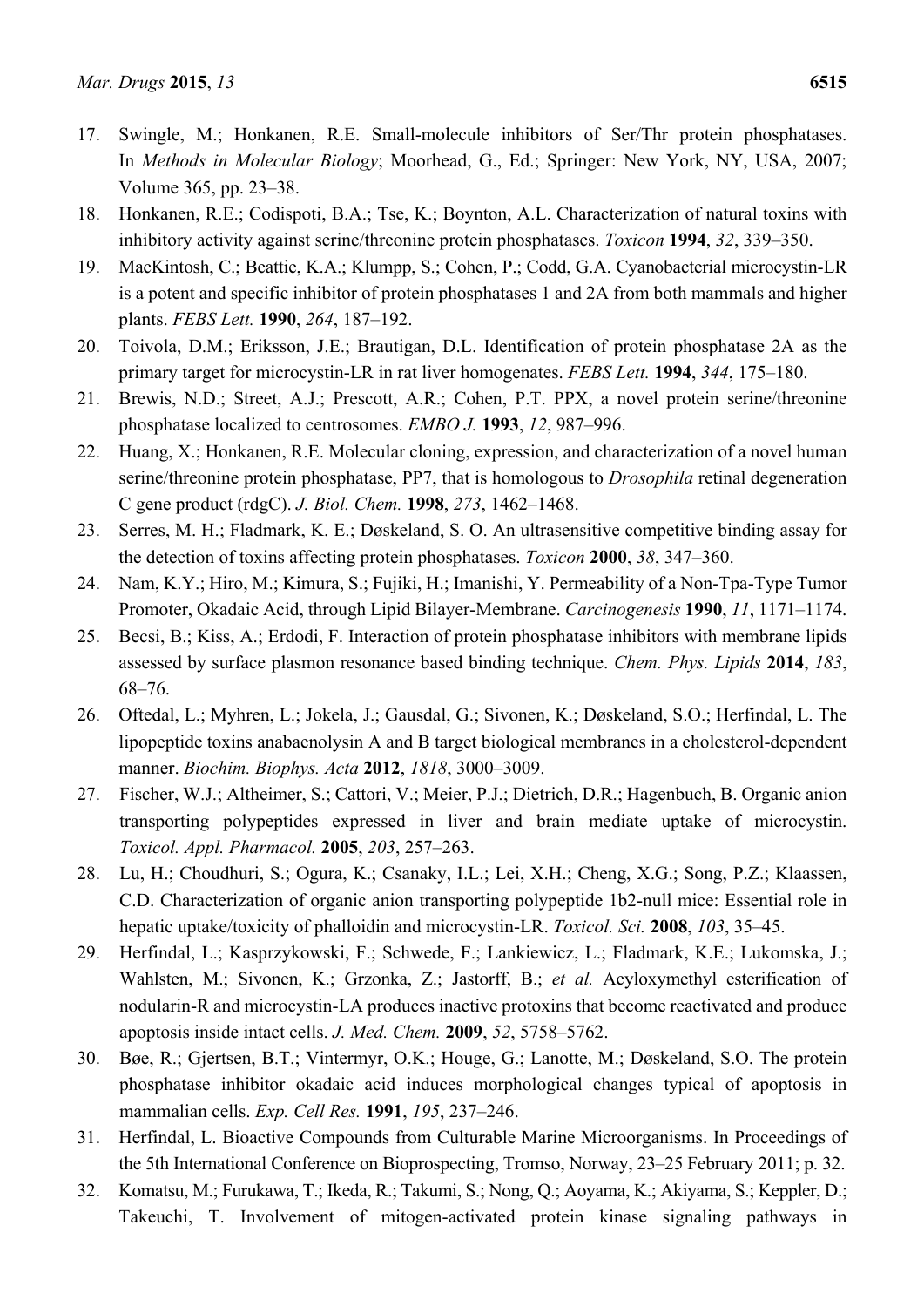microcystin-LR-induced apoptosis after its selective uptake mediated by OATP1B1 and OATP1B3. *Toxicol. Sci.* **2007**, *97*, 407–416.

- 33. Monks, N.R.; Liu, S.; Xu, Y.; Yu, H.; Bendelow, A.S.; Moscow, J.A. Potent cytotoxicity of the phosphatase inhibitor microcystin LR and microcystin analogues in OATP1B1- and OATP1B3-expressing HeLa cells. *Mol. Cancer Ther.* **2007**, *6*, 587–598.
- 34. Fladmark, K.E.; Serres, M.H.; Larsen, N.L.; Yasumoto, T.; Aune, T.; Døskeland, S.O. Sensitive detection of apoptogenic toxins in suspension cultures of rat and salmon hepatocytes. *Toxicon* **1998**, *36*, 1101–1114.
- 35. Liu, L.; Jokela, J.; Herfindal, L.; Wahlsten, M.; Sinkkonen, J.; Permi, P.; Fewer, D.P.; Døskeland, S.O.; Sivonen, K. 4-Methylproline guided natural product discovery: Co-occurrence of 4-hydroxy- and 4-methylprolines in nostoweipeptins and nostopeptolides. *ACS Chem. Biol.* **2014**, *9*, 2646–2655.
- 36. Jokela, J.; Herfindal, L.; Wahlsten, M.; Permi, P.; Selheim, F.; Vasconcelos, V.; Døskeland, S.O.; Sivonen, K. A novel cyanobacterial nostocyclopeptide is a potent antitoxin against microcystin *ChemBioChem* **2010**, *11*, 1594–1599.
- 37. Fladmark, K.E.; Brustugun, O.T.; Hovland, R.; Boe, R.; Gjertsen, B.T.; Zhivotovsky, B.; Døskeland, S.O. Ultrarapid caspase-3 dependent apoptosis induction by serine/threonine phosphatase inhibitors. *Cell Death Differ.* **1999**, *6*, 1099–1108.
- 38. Krakstad, C.; Herfindal, L.; Gjertsen, B.T.; Bøe, R.; Vintermyr, O.K.; Fladmark, K.E.; Døskeland, S.O. CaM-kinaseII dependent commitment to microcystin-induced apoptosis is coupled to cell budding, but not to shrinkage or chromatin hypercondensation. *Cell Death Differ.* **2006**, *13*, 1191–1202.
- 39. Houge, G.; Robaye, B.; Eikhom, T.S.; Golstein, J.; Mellgren, G.; Gjertsen, B.T.; Lanotte, M.; Døskeland, S.O. Fine mapping of 28S rRNA sites specifically cleaved in cells undergoing apoptosis. *Mol. Cell. Biol.* **1995**, *15*, 2051–2062.
- 40. Samali, A.; Gilje, B.; Doskeland, S.O.; Cotter, T.G.; Houge, G. The ability to cleave 28S ribosomal RNA during apoptosis is a cell-type dependent trait unrelated to DNA fragmentation. *Cell Death Differ.* **1997**, *4*, 289–293.
- 41. Vanden Berghe, T.; Linkermann, A.; Jouan-Lanhouet, S.; Walczak, H.; Vandenabeele, P. Regulated necrosis: The expanding network of non-apoptotic cell death pathways. *Nat. Rev. Mol. Cell Biol.* **2014**, *15*, 134–146.
- 42. Gjertsen, B.T.; Cressey, L.I.; Ruchaud, S.; Houge, G.; Lanotte, M.; Doskeland, S.O. Multiple apoptotic death types triggered through activation of separate pathways by cAMP and inhibitors of protein phosphatases in one (IPC leukemia) cell line. *J. Cell Sci.* **1994**, *107*, 3363–3377.
- 43. Pouria, S.; de Andrade, A.; Barbosa, J.; Cavalcanti, R.L.; Barreto, V.T.; Ward, C.J.; Preiser, W.; Poon, G.K.; Neild, G.H.; Codd, G.A. Fatal microcystin intoxication in haemodialysis unit in Caruaru, Brazil. *Lancet* **1998**, *352*, 21–26.
- 44. Jochimsen, E.M.; Carmichael, W.W.; An, J.S.; Cardo, D.M.; Cookson, S.T.; Holmes, C.E.M.; Antunes, M.B.D.; de Melo, D.A.; Lyra, T.M.; Barreto, V.S.T.; *et al*. Liver failure and death after exposure to microcystins at a hemodialysis center in Brazil. *New Engl. J. Med.* **1998**, *338*, 873–878.
- 45. Eriksson, J.E.; Paatero, G.I.; Meriluoto, J.A.; Codd, G.A.; Kass, G.E.; Nicotera, P.; Orrenius, S. Rapid microfilament reorganization induced in isolated rat hepatocytes by microcystin-LR, a cyclic peptide toxin. *Exp. Cell Res.* **1989**, *185*, 86–100.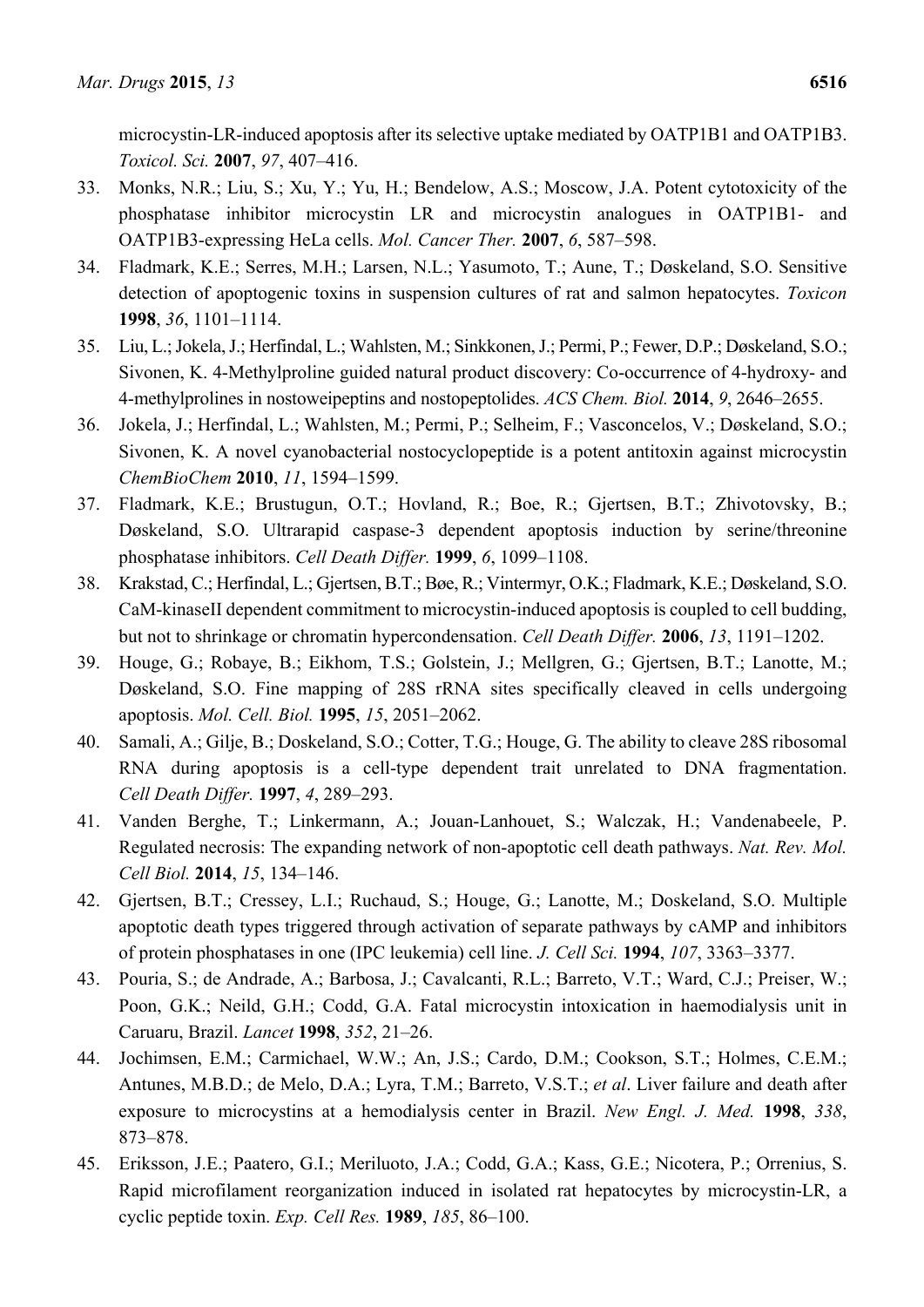- 46. Eriksson, J.E.; Toivola, D.; Meriluoto, J.A.; Karaki, H.; Han, Y.G.; Hartshorne, D. Hepatocyte deformation induced by cyanobacterial toxins reflects inhibition of protein phosphatases. *Biochem. Biophys. Res. Commun.* **1990**, *173*, 1347–1353.
- 47. Runnegar, M.T.; Falconer, I.R.; Silver, J. Deformation of isolated rat hepatocytes by a peptide hepatotoxin from the blue-green alga microcystis aeruginosa. *Naunyn Schmiedebergs Arch. Pharmacol.* **1981**, *317*, 268–272.
- 48. Toivola, D.M.; Goldman, R.D.; Garrod, D.R.; Eriksson, J.E. Protein phosphatases maintain the organization and structural interactions of hepatic keratin intermediate filaments. *J. Cell Sci.* **1997**, *110*, 23–33.
- 49. Hirano, K.; Chartier, L.; Taylor, R.G.; Allen, R.E.; Fusetani, N.; Karaki, H.; Hartshorne, D.J. Changes in the cytoskeleton of 3T3 fibroblasts induced by the phosphatase inhibitor, calyculin-A. *J. Muscle Res. Cell Motil.* **1992**, *13*, 341–353.
- 50. Huseby, S.; Gausdal, G.; Keen, T.J.; Kjaerland, E.; Krakstad, C.; Myhren, L.; Bronstad, K.; Kunick, C.; Schwede, F.; Genieser, H.G.; *et al*. Cyclic AMP induces IPC leukemia cell apoptosis via CRE-and CDK-dependent Bim transcription. *Cell Death Dis.* **2011**, *2*, e237.
- 51. Cho, M.H.; Kim, D.H.; Choi, J.E.; Chang, E.J.; Yoon, S.Y. Increased phosphorylation of dynamin-related protein 1 and mitochondrial fission in okadaic acid-treated neurons. *Brain Res.* **2012**, *1454*, 100–110.
- 52. Fujiki, H.; Suganuma, M.; Suguri, H.; Yoshizawa, S.; Takagi, K.; Uda, N.; Wakamatsu, K.; Yamada, K.; Murata, M.; Yasumoto, T.; *et al*. Diarrhetic Shellfish Toxin, Dinophysistoxin-1, Is a Potent Tumor Promoter on Mouse Skin. *Jpn. J. Cancer Res.* **1988**, *79*, 1089–1093.
- 53. Nishiwaki-Matsushima, R.; Ohta, T.; Nishiwaki, S.; Suganuma, M.; Kohyama, K.; Ishikawa, T.; Carmichael, W.W.; Fujiki, H. Liver tumor promotion by the cyanobacterial cyclic peptide toxin microcystin-LR. *J. Cancer Res. Clin. Oncol.* **1992**, *118*, 420–424.
- 54. Pallas, D.C.; Shahrik, L.K.; Martin, B.L.; Jaspers, S.; Miller, T.B.; Brautigan, D.L.; Roberts, T.M. Polyoma Small and Middle T-Antigens and Sv40 Small T-Antigen Form Stable Complexes with Protein Phosphatase-2A. *Cell* **1990**, *60*, 167–176.
- 55. Yang, S.I.; Lickteig, R.L.; Estes, R.; Rundell, K.; Walter, G.; Mumby, M.C. Control of Protein Phosphatase-2A by Simian Virus-40 Small-T Antigen. *Mol. Cell. Biol.* **1991**, *11*, 1988–1995.
- 56. Harmala-Brasken, A.S.; Mikhailov, A.; Soderstrom, T.S.; Meinander, A.; Holmstrom, T.H.; Damuni, Z.; Eriksson, J.E. Type-2A protein phosphatase activity is required to maintain death receptor responsiveness. *Oncogene* **2003**, *22*, 7677–7686.
- 57. Mellgren, G.; Vintermyr, O.K.; Boe, R.; Døskeland, S.O. Hepatocyte DNA replication is abolished by inhibitors selecting protein phosphatase 2A rather than phosphatase 1. *Exp. Cell Res.* **1993**, *205*, 293–301.
- 58. Dean, N.M.; Mordan, L.J.; Tse, K.; Mooberry, S.L.; Boynton, A.L. Okadaic Acid Inhibits PDGF-Induced Proliferation and Decreases PDGF Receptor Number in C3H/10T1/2 Mouse Fibroblasts. *Carcinogenesis* **1991**, *12*, 665–670.
- 59. Gehringer, M.M. Microcystin-LR and okadaic acid-induced cellular effects: A dualistic response. *FEBS Lett.* **2004**, *557*, 1–8.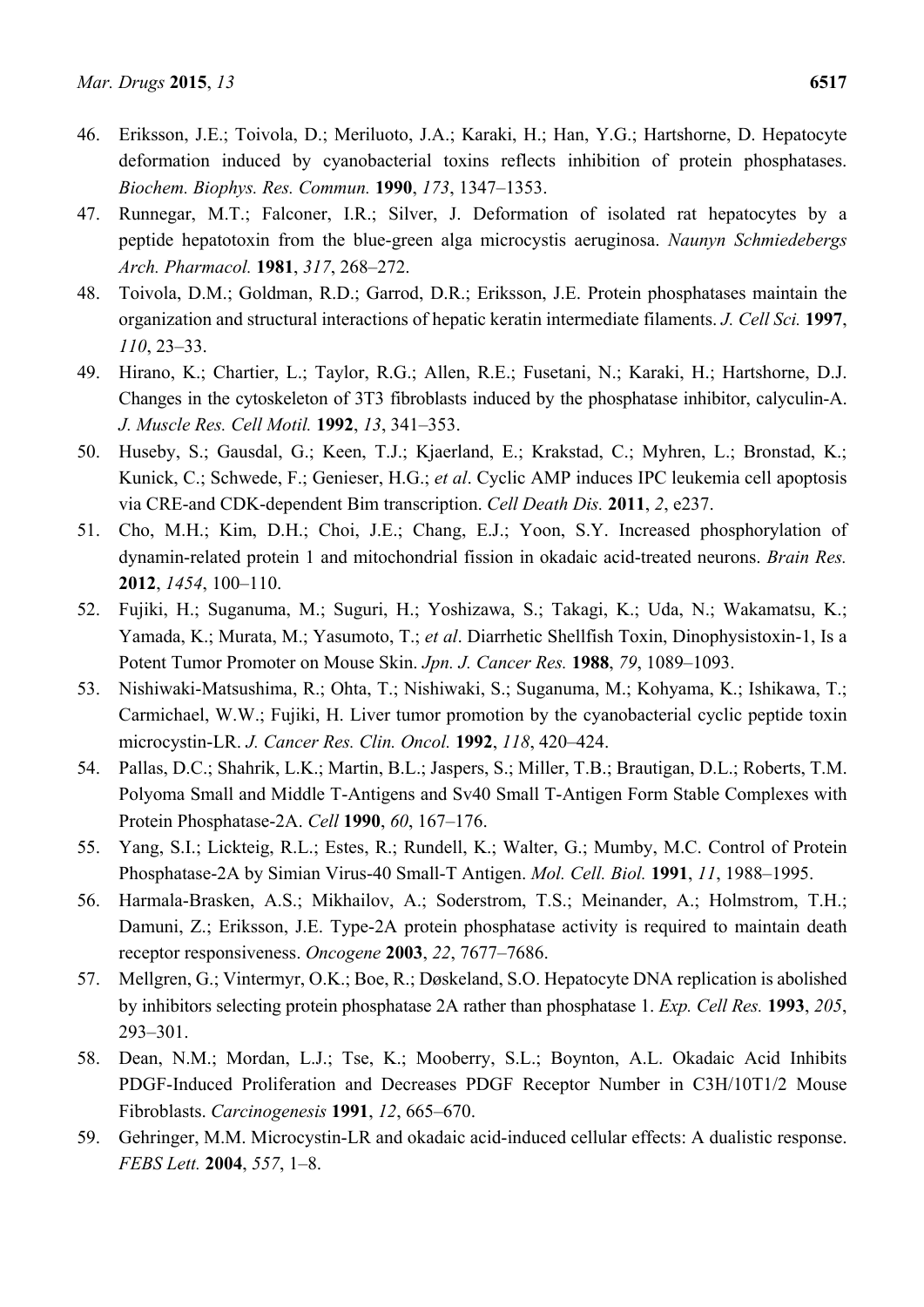- 60. Nakagama, H.; Kaneko, S.; Shima, H.; Inamori, H.; Fukuda, H.; Kominami, R.; Sugimura, T.; Nagao, M. Induction of minisatellite mutation in NIH 3T3 cells by treatment with the tumor promoter okadaic acid. *Proc. Natl. Acad. Sci. USA* **1997**, *94*, 10813–10816.
- 61. Carvalho, P.S.; Catian, R.; Moukha, S.; Matias, W.G.; Creppy, E.E. Comparative study of Domoic Acid and Okadaic Acid induced-chromosomal abnormalities in the Caco-2 cell line. *Int. J. Environ. Res. Public Health* **2006**, *3*, 4–10.
- 62. Fladmark, K.E.; Brustugun, O.T.; Mellgren, G.; Krakstad, C.; Boe, R.; Vintermyr, O.K.; Schulman, H.; Døskeland, S.O.  $Ca^{2+}/c$ almodulin-dependent protein kinase II is required for microcystin-induced apoptosis. *J. Biol. Chem.* **2002**, *277*, 2804–2811.
- 63. Coultrap, S.J.; Bayer, K.U. CaMKII regulation in information processing and storage. *Trends Neurosci.* **2012**, *35*, 607–618.
- 64. Erickson, J.R.; Joiner, M.L.A.; Guan, X.; Kutschke, W.; Yang, J.Y.; Oddis, C.V.; Bartlett, R.K.; Lowe, J.S.; O'Donnell, S.E.; Aykin-Burns, N.; *et al*. A dynamic pathway for calcium-independent activation of CaMKII by methionine oxidation. *Cell* **2008**, *133*, 462–474.
- 65. Denu, J.M.; Tanner, K.G. Specific and reversible inactivation of protein tyrosine phosphatases by hydrogen peroxide: Evidence for a sulfenic acid intermediate and implications for redox regulation. *Biochemistry* **1998**, *37*, 5633–5642.
- 66. Low, I.C.; Loh, T.; Huang, Y.; Virshup, D.M.; Pervaiz, S. Ser70 phosphorylation of Bcl-2 by selective tyrosine nitration of PP2A-B56delta stabilizes its antiapoptotic activity. *Blood* **2014**, *124*, 2223–2234.
- 67. Chen, L.; Liu, L.; Yin, J.; Luo, Y.; Huang, S. Hydrogen peroxide-induced neuronal apoptosis is associated with inhibition of protein phosphatase 2A and 5, leading to activation of MAPK pathway. *Int. J. Biochem. Cell Biol.* **2009**, *41*, 1284–1295.
- 68. Drose, S.; Brandt, U. Molecular mechanisms of superoxide production by the mitochondrial respiratory chain. *Adv. Exp. Med. Biol.* **2012**, *748*, 145–169.
- 69. Lustgarten, M.S.; Bhattacharya, A.; Muller, F.L.; Jang, Y.C.; Shimizu, T.; Shirasawa, T.; Richardson, A.; van Remmen, H. Complex I generated, mitochondrial matrix-directed superoxide is released from the mitochondria through voltage dependent anion channels. *Biochem. Biophys. Res. Commun.* **2012**, *422*, 515–521.
- 70. Fujino, G.; Noguchi, T.; Takeda, K.; Ichijo, H. Thioredoxin and protein kinases in redox signaling. *Semin. Cancer Biol.* **2006**, *16*, 427–435.
- 71. Saitoh, M.; Nishitoh, H.; Fujii, M.; Takeda, K.; Tobiume, K.; Sawada, Y.; Kawabata, M.; Miyazono, K.; Ichijo, H. Mammalian thioredoxin is a direct inhibitor of apoptosis signal-regulating kinase (ASK) 1. *EMBO J.* **1998**, *17*, 2596–2606.
- 72. Liu, G.; Zhao, J.N.; Chang, Z.Y.; Guo, G.D. CaMKII Activates ASK1 to Induce Apoptosis of Spinal Astrocytes under Oxygen-Glucose Deprivation. *Cell. Mol. Neurobiol.* **2013**, *33*, 543–549.
- 73. Kashiwase, K.; Higuchi, Y.; Hirotani, S.; Yamaguchi, O.; Hikoso, S.; Takeda, T.; Watanabe, T.; Taniike, M.; Nakai, A.; Tsujimoto, I.; *et al*. CaMKII activates ASK1 and NF-kappa B to induce cardiomyocyte hypertrophy. *Biochem. Biophys. Res. Commun.* **2005**, *327*, 136–142.
- 74. Lorincz, A.M.; Szarvas, G.; Smith, S.M.; Ligeti, E. Role of Rac GTPase activating proteins in regulation of NADPH oxidase in human neutrophils. *Free Radic. Biol. Med.* **2014**, *68*, 65–71.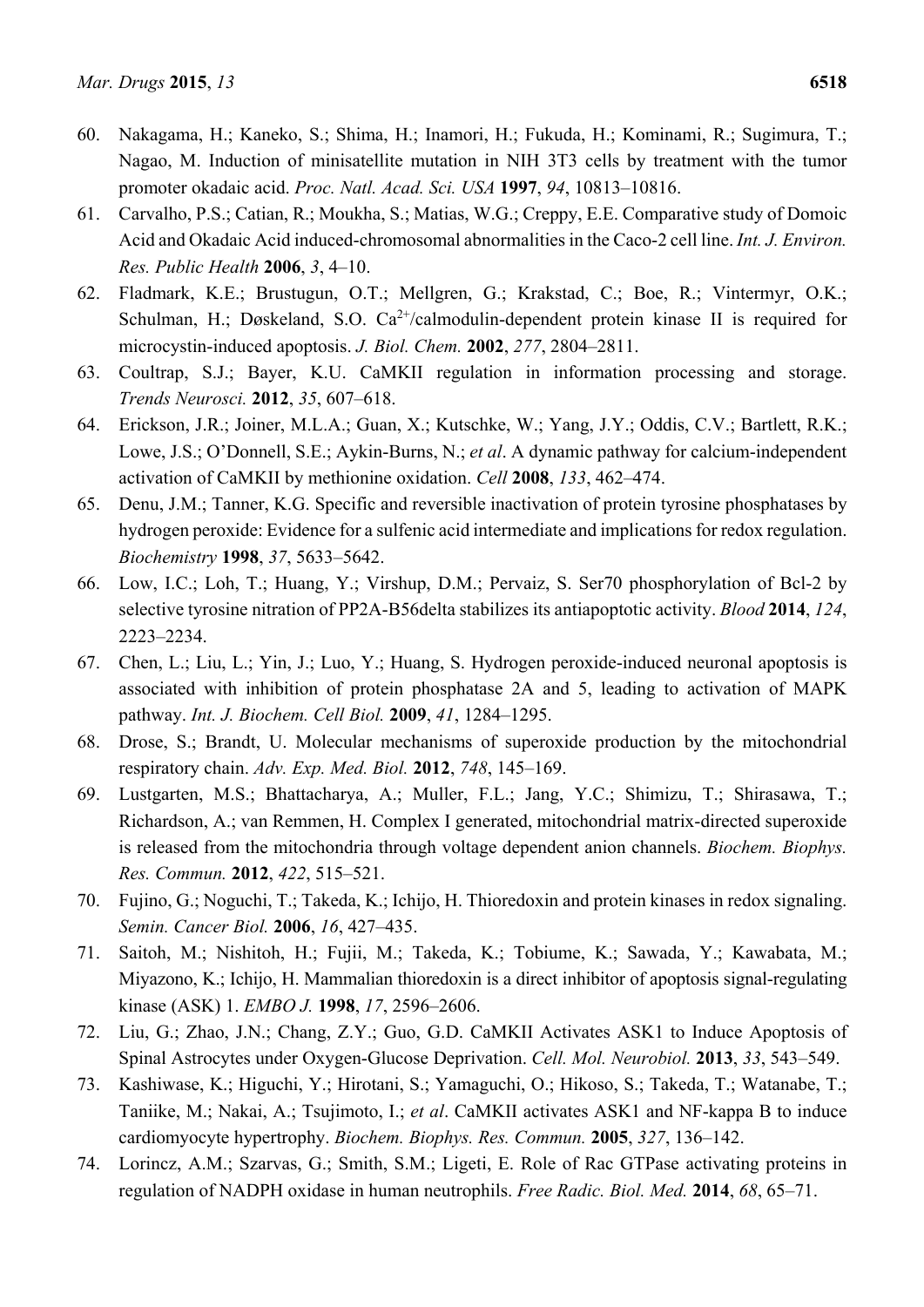- 75. Steinbeck, M.J.; Hegg, G.G.; Karnovsky, M.J. Arachidonate Activation of the Neutrophil NADPH-Oxidase—Synergistic Effects of Protein Phosphatase Inhibitors Compared with Protein-Kinase Activators. *J. Biol. Chem.* **1991**, *266*, 16336–16342.
- 76. Farquharson, C.A.; Butler, R.; Hill, A.; Belch, J.J.; Struthers, A.D. Allopurinol improves endothelial dysfunction in chronic heart failure. *Circulation* **2002**, *106*, 221–226.
- 77. Kaludercic, N.; Mialet-Perez, J.; Paolocci, N.; Parini, A.; Di Lisa, F. Monoamine oxidases as sources of oxidants in the heart. *J. Mol. Cell. Cardiol.* **2014**, *73*, 34–42.
- 78. Davis, M.D.; Kaufman, S. Products of the Tyrosine-Dependent Oxidation of Tetrahydrobiopterin by Rat-Liver Phenylalanine-Hydroxylase. *Arch. Biochem. Biophys.* **1993**, *304*, 9–16.
- 79. Haavik, J.; Almas, B.; Flatmark, T. Generation of reactive oxygen species by tyrosine hydroxylase: A possible contribution to the degeneration of dopaminergic neurons? *J. Neurochem.* **1997**, *68*, 328–332.
- 80. Adams, J.D.; Klaidman, L.K.; Ribeiro, P. Tyrosine hydroxylase: Mechanisms of oxygen radical formation. *Redox. Rep.* **1997**, *3*, 273–279.
- 81. Doskeland, A.P.; Vintermyr, O.K.; Flatmark, T.; Cotton, R.G.H.; Doskeland, S.O. Phenylalanine Positively Modulates the cAMP-Dependent Phosphorylation and Negatively Modulates the Vasopressin-Induced and Okadaic-Acid-Induced Phosphorylation of Phenylalanine 4-Monooxygenase in Intact Rat Hepatocytes. *Eur. J. Biochem.* **1992**, *206*, 161–170.
- 82. Kim, H.R.; Lee, G.H.; Cho, E.Y.; Chae, S.W.; Ahn, T.; Chae, H.J. Bax inhibitor 1 regulates ER-stress-induced ROS accumulation through the regulation of cytochrome P450 2E1. *J. Cell Sci.* **2009**, *122*, 1126–1133.
- 83. Laursen, J.B.; Somers, M.; Kurz, S.; McCann, L.; Warnholtz, A.; Freeman, B.A.; Tarpey, M.; Fukai, T.; Harrison, D.G. Endothelial regulation of vasomotion in apoE-deficient mice: Implications for interactions between peroxynitrite and tetrahydrobiopterin. *Circulation* **2001**, *103*, 1282–1288.
- 84. Guidarelli, A.; Cantoni, O. Pivotal role of superoxides generated in the mitochondrial respiratory chain in peroxynitrite-dependent activation of phospholipase A2. *Biochem. J.* **2002**, *366*, 307–314.
- 85. Munoz, M.; Sanchez, A.; Pilar Martinez, M.; Benedito, S.; Lopez-Oliva, M.E.; Garcia-Sacristan, A.; Hernandez, M.; Prieto, D. COX-2 is involved in vascular oxidative stress and endothelial dysfunction of renal interlobar arteries from obese Zucker rats. *Free Radic. Biol. Med.* **2015**, *84*, 77–90.
- 86. Fladmark, K.E.; Brustugun, O.T.; Mellgren, G.; Krakstad, C.; Boe, R.; Vintermyr, O.K.; Schulman, H.; Doskeland, S.O.  $Ca^{2+}/cal$ calmodulin-dependent protein kinase II is required for microcystin-induced apoptosis. *J. Biol. Chem.* **2002**, *277*, 2804–2811.
- 87. Im, J.Y.; Kim, D.; Paik, S.G.; Han, P.L. Cyclooxygenase-2-dependent neuronal death proceeds via superoxide anion generation. *Free Radic. Biol. Med.* **2006**, *41*, 960–972.
- 88. Kang, K.H.; Liou, H.H.; Hour, M.J.; Liou, H.C.; Fu, W.M. Protection of dopaminergic neurons by 5-lipoxygenase inhibitor. *Neuropharmacology* **2013**, *73*, 380–387.
- 89. Ha, J.S.; Dho, S.H.; Youm, T.H.; Kwon, K.S.; Park, S.S. Astrocytic phospholipase A2 contributes to neuronal glutamate toxicity. *Brain Res.* **2014**, *1590*, 97–106.
- 90. Zuo, L.; Christofi, F.L.; Wright, V.P.; Bao, S.; Clanton, T.L. Lipoxygenase-dependent superoxide release in skeletal muscle. *J. Appl. Physiol. (1985)* **2004**, *97*, 661–668.